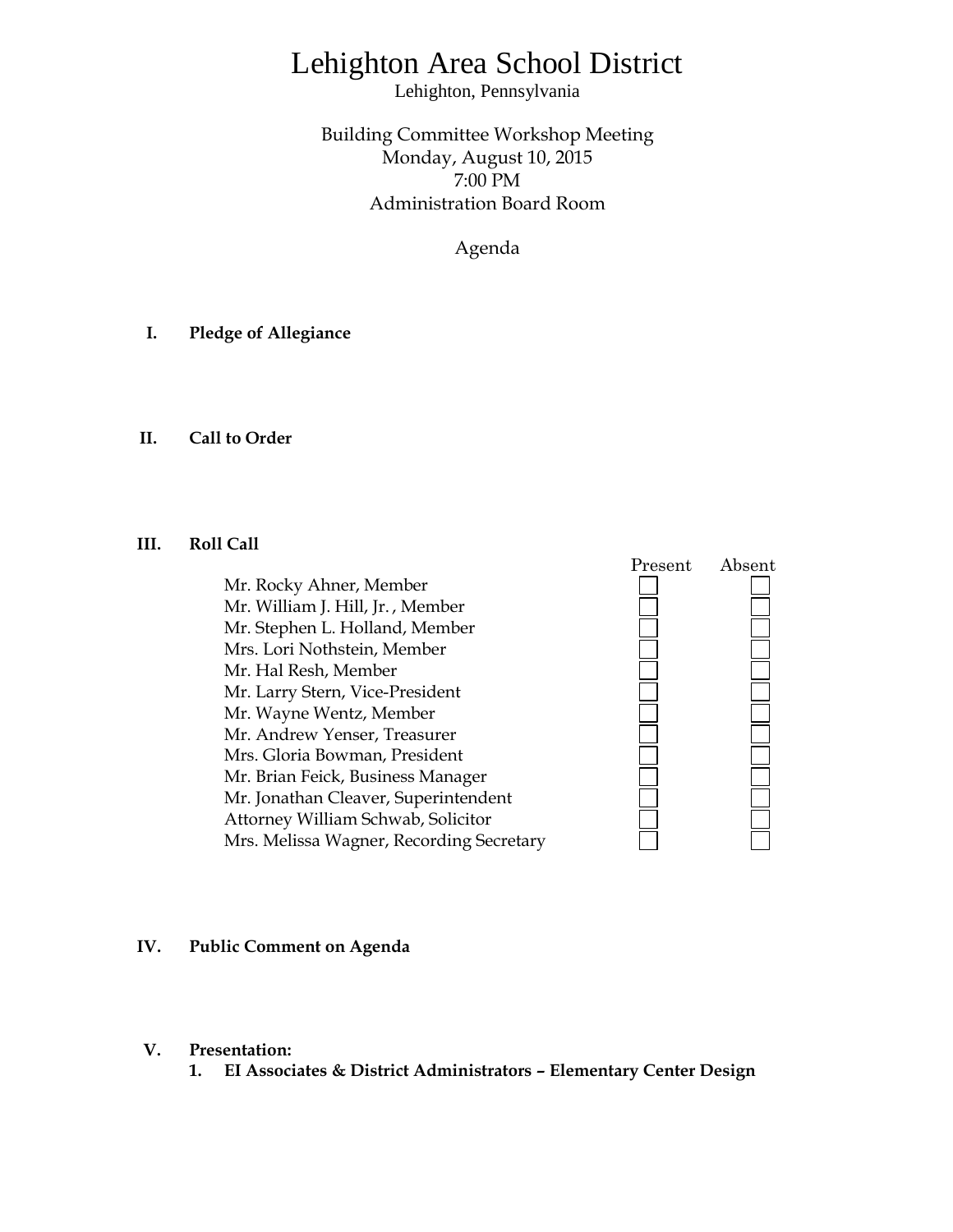- **VII. Approval of Minutes – None**
- **VIII. Financial Matter - None**
- **IX. Personnel - None**

#### **X. Miscellaneous**

A. MOTION by , SECONDED by to approve PlanCon F Attachment C, the Post-Bid Opening Notification form, indicating authorization of the Administration and the Architect, EI Associates, to release the HVAC contract for the projects known as Alterations and Additions to the 6-8 Lehighton Area Middle School, and Alterations to the Lehighton Area High School, for bidding, and to send the associated documents to the Department of Education for review and approval.

(Enc. 1 – Peach)

VOTE: YES - NO - NO - ABSENT - ABSTENTIONS -

- **XI. Programs - None**
- **XII. Old Business for Discussion**
- **XIII. New Business for Discussion**